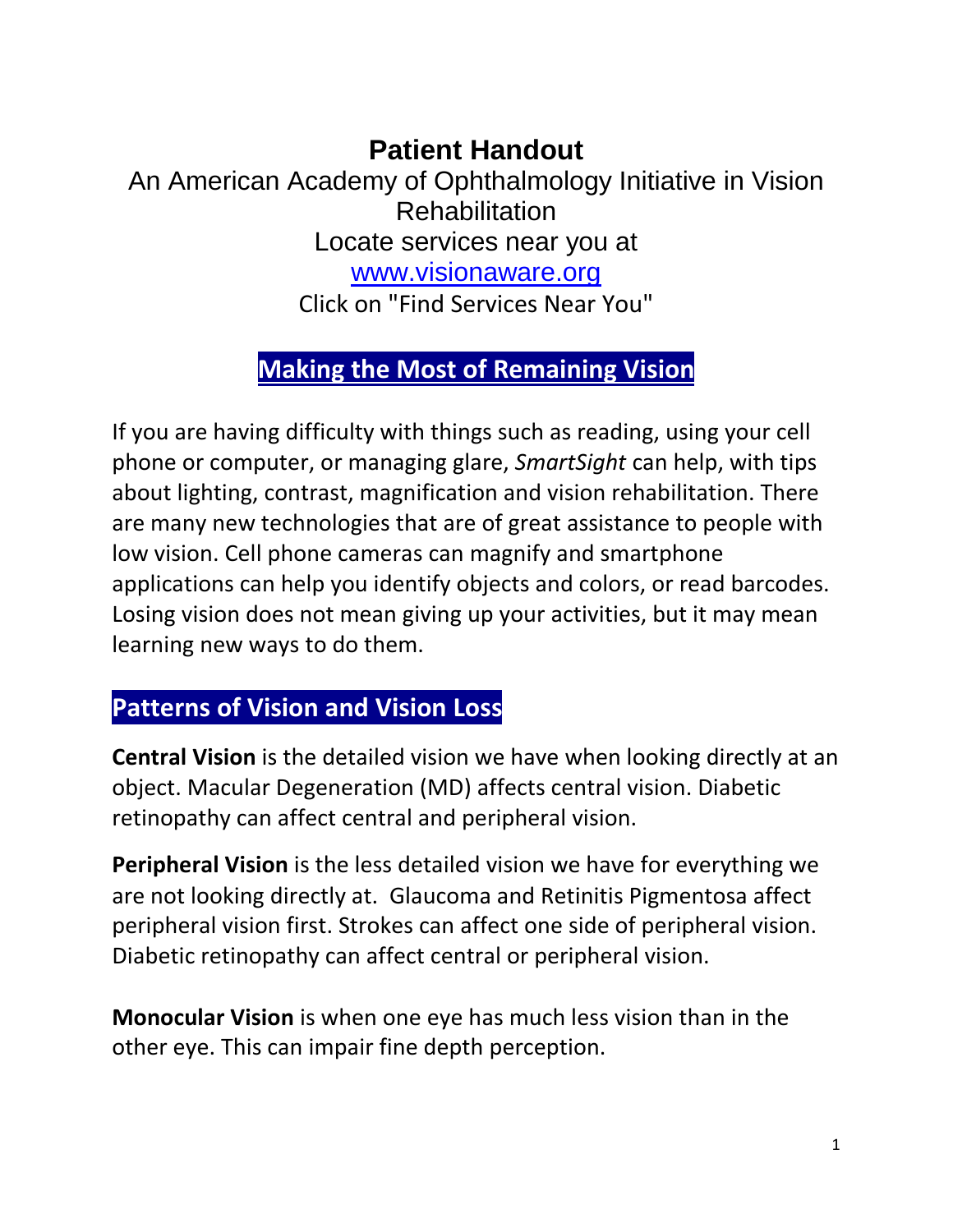# **The Experience of Vision Loss**

It is important to acknowledge the anger and frustration you may feel upon learning that your vision loss is irreversible. Getting the help you need to work through these feelings and become aware of the strategies of vision rehabilitation will help keep you active and avoid depression. You can live well with low vision but you cannot live well with depression. Counseling and a good support group can help you recognize that your value to yourself and others does not depend on your vision and that you are worth the effort it takes to learn to make the most of the vision you have.

## **The Phantom Vision of Charles Bonnet Sydrome (CBS)**

About 20 to 30 percent of those with vision loss see repeated life-like images that they know are not real. This is called Charles Bonnet Syndrome and it is not a loss of mental capacity; it is just a part of vision loss, for some.

## **Make the Most of Remaining Vision**

#### **Using Your "Next-Best Spot": Scotomas and PRLs**

When the center of your vision is obscured by a blind spot (scotoma), you can use the "next-best spot" (the Preferred Retinal Locus, or "PRL"). Adapting to using noncentral vision can be challenging. Vision rehabilitation can assist you to use your remaining vision optimally.

## **Make Things Brighter**

**Improve lighting:** Use a gooseneck lamp and carry a pocket flashlight.

**Reduce Glare**: Indoors cover shiny counters. Try yellow, amber, yellow or plum tinted glasses or clip-ons. Visors are useful indoors or outdoors.

**Increase contrast**: Use a black rollerball or felt pen, not a ballpoint. Draw a dark line where you need to sign, use a white cup for coffee.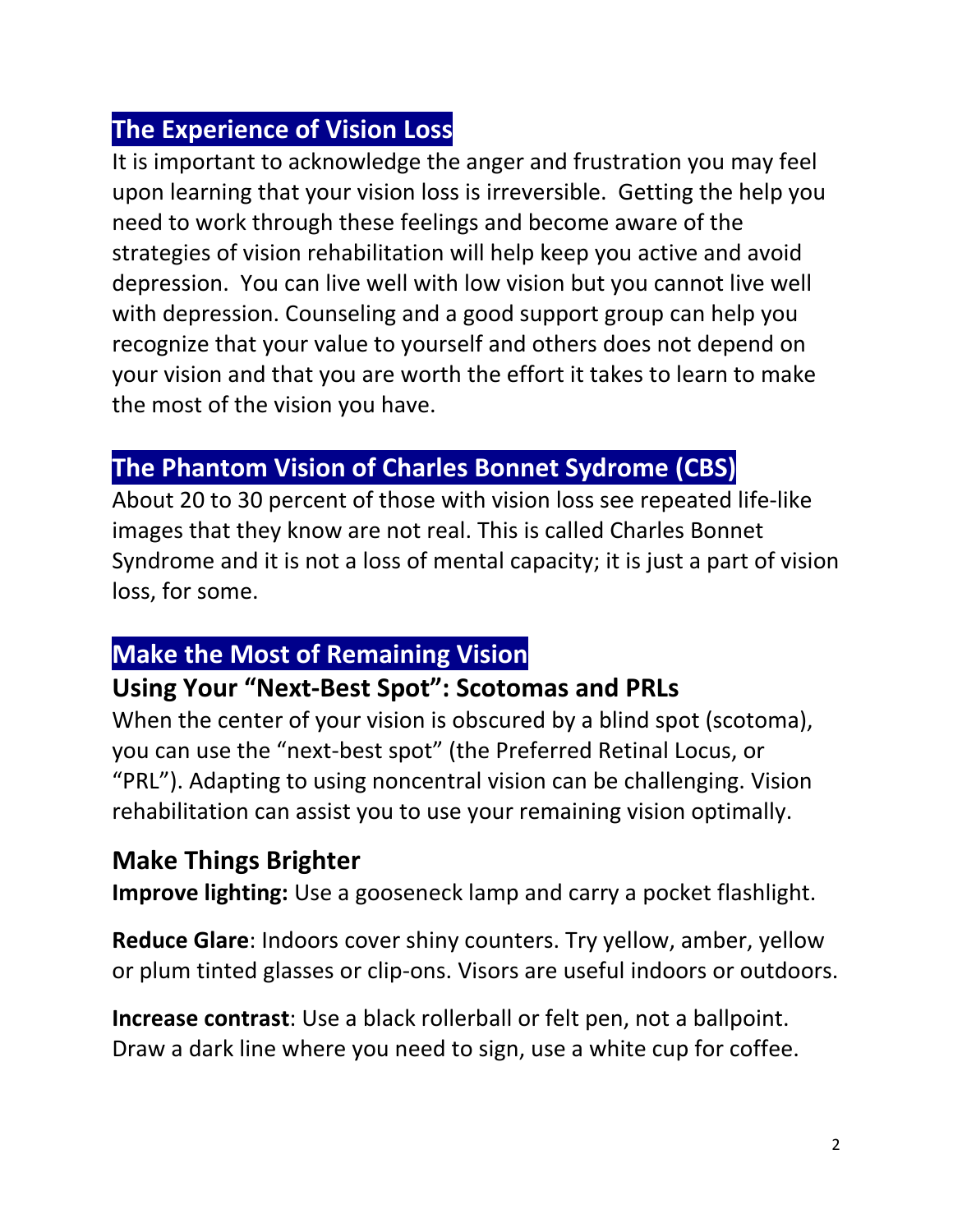## **Make Things Bigger**

**Move closer**: Sit close to the TV and up front at performances

**Enlarge:** Get large print checks, playing cards, bingo cards, crosswords, calendars and books and large phone dial, TV remotes, and keyboards.

**Magnify:** Get an e-reader or electronic tablet for books. Use a lighted handheld magnifier for price tags and menus, a stand magnifier or video magnifier for reading text, or magnification on your computer.

**Organize:** Designate a spot for everything. Minimize clutter.

**Label:** Mark thermostats and dials with tactile marking paint from the fabric store. Label medications with markers or rubber bands. Safetypin the labels of similar-colored clothing.

## **Substitute: Let's Hear it For Ears**

Get books and magazines in audio format. Get a talking watch, calculator, glucometer or use audio screen readers to listen to your computer or cell phone texts. (See Resources)

# **Participate**

Don't isolate yourself. Keep your social group, volunteer job, golf or bowling. You might need large print, a magnifier, a ride or someone to spot your ball, so ask for the help you need. Staying home to avoid asking for help is not independence. Friends are honored to be asked.

# **Driving and Alternative Transportation**

Pick your times and routes carefully. Use a GPS. If driving is difficult, cars appear unexpectedly, drivers honk at you or you are having fenderbenders, consider alternatives. Sell your car and with the money you are saving by not paying car insurance take a taxi, buy gas for a friend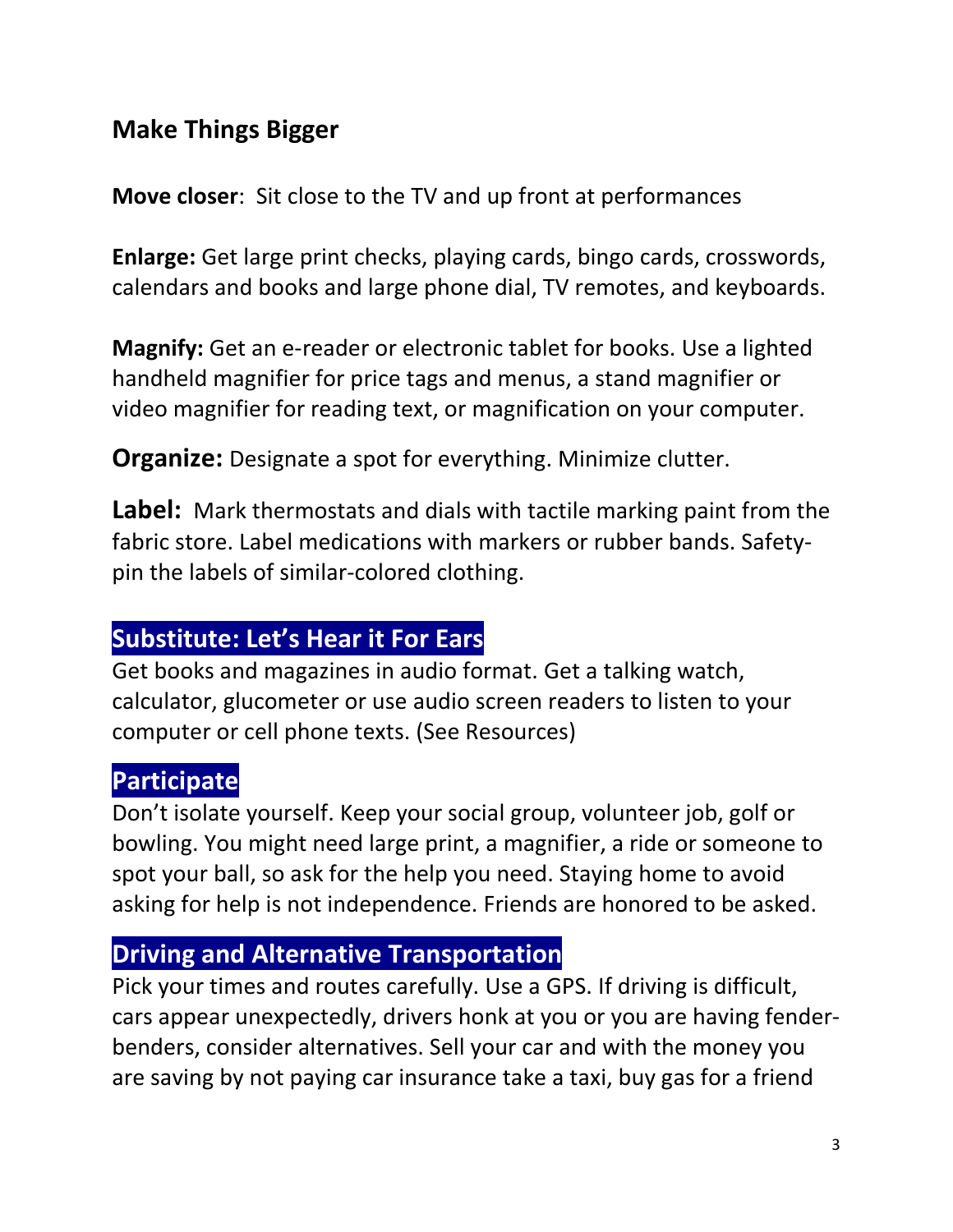who drives or hire a part-time driver. Try a 3-wheel bike or electric scooter. Walk when you can.

# **For Family and Friends**

To keep up their spirits, your loved one needs to be empowered to do as much as possible independently. Recognize the challenge of vision loss and offer help, but don't take over their tasks. Instead help them make the adaptations necessary to accomplish them on their own.

# **Resources**

## **Audio books, magazines, news and textbooks**

- American Printing House for the Blind: 800-223-1839, [www.aph.org](http://www.aph.org/)
- Audio Bibles for the Blind, [http://audiobiblesfortheblind.org](http://audiobiblesfortheblind.org/)
- Canadian National Institute for the Blind Library,

<http://www.cnib.ca/en/services/library/Pages/default.aspx>

- Choice Magazines (bimonthly articles, unabridged): 888-724-6423, [www.choicemagazinelistening.org](http://www.choicemagazinelistening.org/)
- National Federation of the Blind, NFB-NEWSLINE news by phone, 866-504-7300, [www.nfb.org.](http://www.nfb.org/)
- Talking Books Program of the National Library Service: 800-424-8567, [www.loc.gov/nls.](http://www.loc.gov/nls)
- Public libraries in Canada and U.S.A.

## **Large-print books and newspapers**

- Read large print on your eReader, tablet or computer
- New York Times Large Print Weekly: 800-698-4637, [http://homedelivery.nytimes.com](http://homedelivery.nytimes.com/)
- Public libraries or purchase large print books online

# **Large Print Materials: Checks, Calendars, Address books, Crosswords, Playing cards, Bingo cards, Phones, Keyboards**

● Amer. Printing House for the Blind, Inc.: 800-223-1839, [www.aph.org](http://www.aph.org/)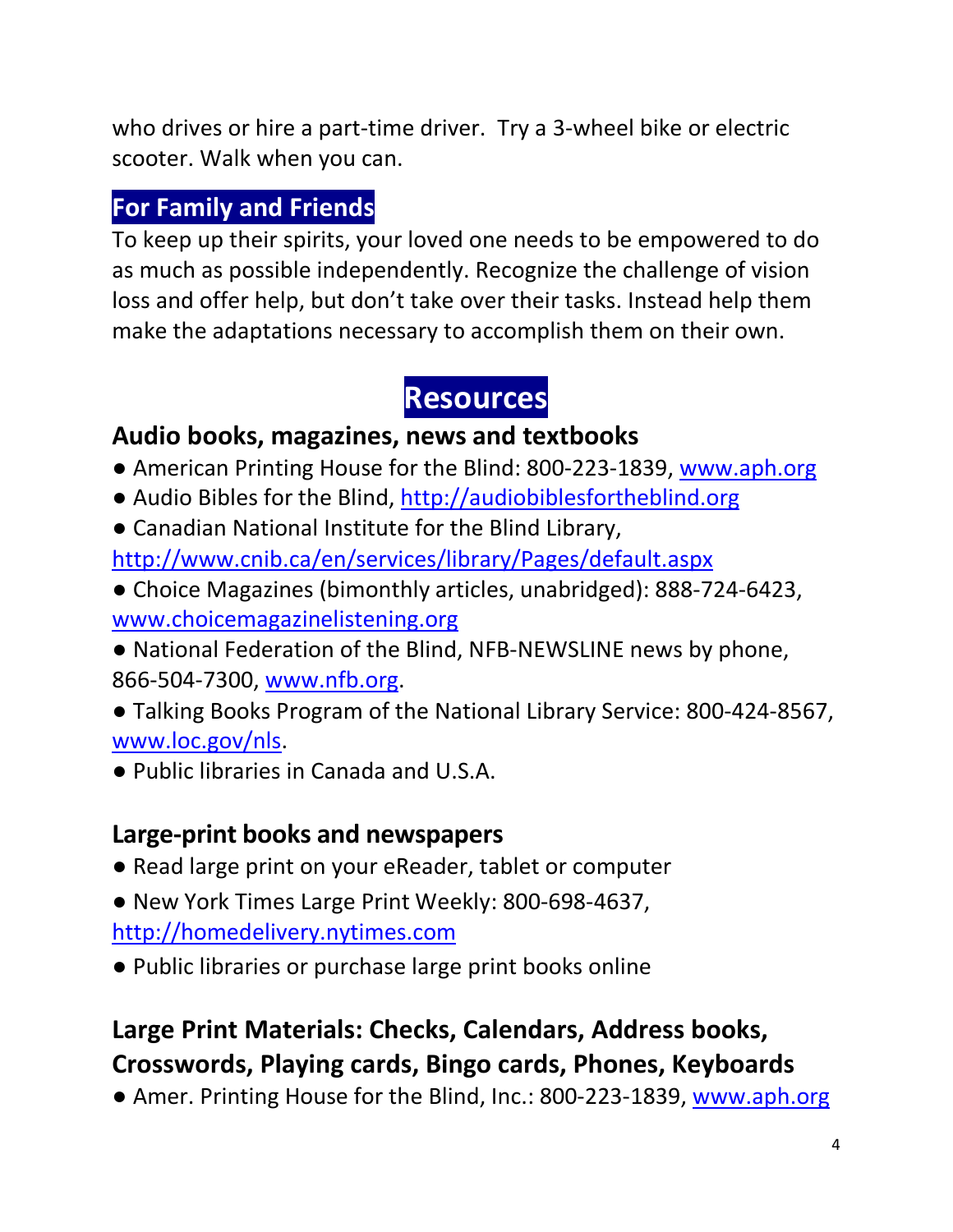- Deluxe Check Printers, Inc.: 800-342-1500**,** Large print bank checks
- Independent Living Aids: 800-537-2118, [www.independentliving.com.](http://www.independentliving.com/)
- Learning Sight & Sound (LS&S): 800-468-4789, [www.lssgroup.com.](http://www.lssgroup.com/)
- Lighthouse Guild: 800-829-0500, [http://shop.lighthouse.org](http://shop.lighthouse.org/)
- MaxiAids: 800-522-6294, [www.maxiaids.com.](http://www.maxiaids.com/)
- Shoplowvision: 800-826-4200, [www.shoplowvision.com](http://www.shoplowvision.com/)

# **Technologies: Computers, Cell phones, Video magnifiers**

●AppleAccessibility[:www.apple.com/accessibility](http://www.apple.com/accessibility) and [www.applevis.com](http://www.applevis.com/)

- Cellphones, list: [www.accessiblephones.com](http://www.accessiblephones.com/)
- [Computers for the Blind](http://www.visionaware.org/directory/profile/computers-for-the-blind/12) (CFTB): www.computersfortheblind.net
- Magnification computer software: [www.aisquared.com](http://www.aisquared.com/)
- Microsoft Accessibility tutorials

[www.microsoft.com/enable/default.aspx](http://www.microsoft.com/enable/default.aspx)

- Search "voice to text software"
- Video magnifiers: List of products and descriptions [www.afb.org/prodBrowseCategory.asp](http://www.afb.org/ProdBrowseCatResults.asp?CatID=53)

● Learn about Facebook's blind and low vision accessibility features: https://www.facebook.com/help/accessibility and https://www.facebook.com/accessibility

# **National Organizations for support, information, research updates**

- AMD Alliance International: 877-263-7171, [www.amdalliance.org](http://www.amdalliance.org/)
- American Diabetes Association, [www.diabetes.org](http://www.diabetes.org/)
- American Foundation for the Blind: 800-232-5463, [www.afb.org](http://www.afb.org/)
- American Macular Degeneration Foundation, [www.macular.org.](http://www.macular.org/)
- Centers for Disease Control and Prevention (CDC): Fall prevention brochure [www.cdc.gov/HomeandRecreationalSafety/Falls/index.html](http://www.cdc.gov/HomeandRecreationalSafety/Falls/index.html)
- Clinical trials, search: [http://clinicaltrials.gov.](http://clinicaltrials.gov/)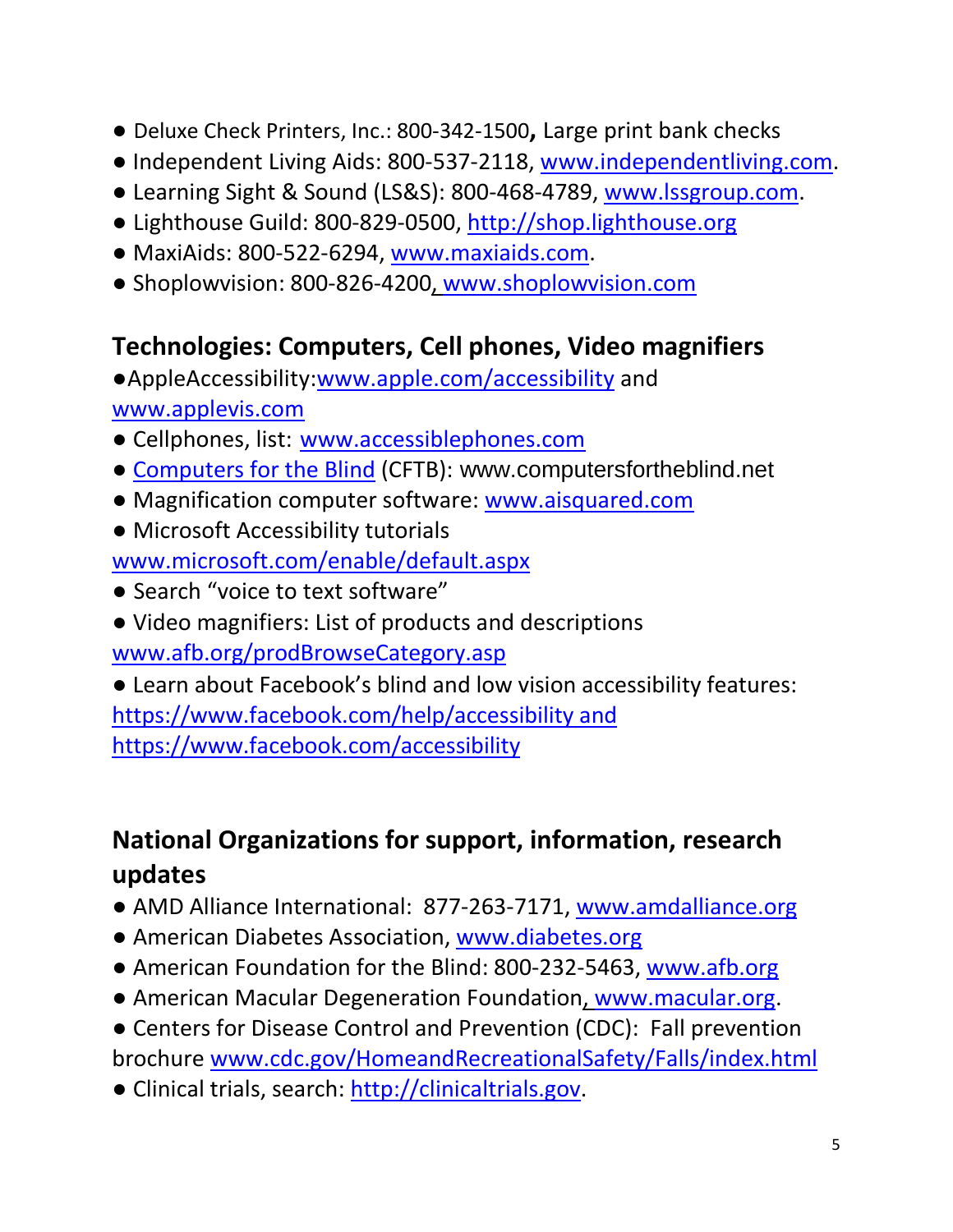- Glaucoma Research Foundation: 800-826-6693, [www.glaucoma.org](http://www.glaucoma.org/)
- Hadley School for the Blind online courses: 800-323-4238, [www.hadley.edu](http://www.hadley.edu/)
- Macular Degeneration Foundation 1-888-633-3937 www.eyesight.org, [liz@eyesight.org](mailto:liz@eyesight.org)
- Macular Degeneration Partnership, 888-430-9898, [www.amd.org.](http://www.amd.org/)
- MD Support: Support group list and Video: Learning to Live with Low Vision, 816-761-7080 (toll call), [www.mdsupport.org.](http://www.mdsupport.org/)
- National Eye Health Education Program, English and Spanish, [www.nei.nih.gov/nehep](http://www.nei.nih.gov/nehep)
- Vision Aware: www.visionaware.org

## **Self-Help Books**

● Duffy, M*. , Making Life More Livable: Simple Adaptations for Living at Home After Vision Loss*. NY : American Foundation for the Blind, 2002.

● Mogk, L. and M. Mogk. *Macular Degeneration: The Complete Guide to Saving and Maximizing Your Sight.* NY: Ballantine Books, 2003.

● Roberts, D*. The First Year – Age Related Macular Degeneration.* NY: Marlowe & Co. 2006.

## **Pediatric and Youth Resources**

- National Association for Parents of Children with Visual
- Impairments (NAPVI): 212-769-7819, [www.napvi.org](http://www.napvi.org/)
- AFB FamilyConnect: www.familyconnect.org

## **To Locate Vision Rehabilitation Services in Your Area: Everyone:** [www.afb.org/directory.aspx.](http://www.afb.org/directory.aspx)

**Ask if services include:** A vision rehabilitation consultation by an MD or OD; device recommendations; devices for loan; **r**ehabilitation training for reading, writing, shopping, cooking, lighting, glare control; home